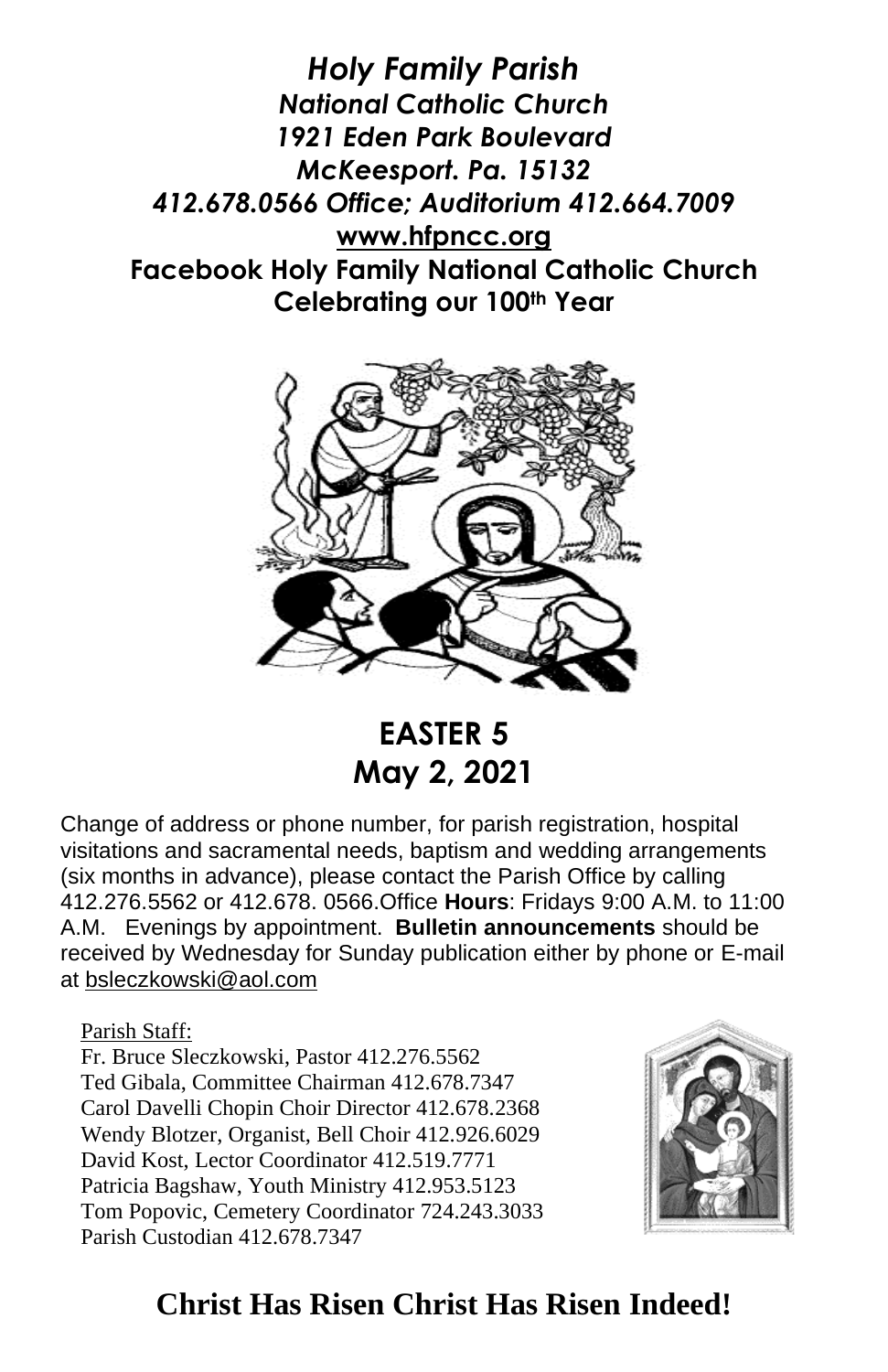## **THIS WEEK**

**Sunday, May 2, 2021 Easter 5** Holy Mass 9:00 A.M. **+Thomas Muse** Int. sisters Rose Wise & Sally Biroscak; +**John Adamek** Int Mrs. Mildred Kotulsky May Crowning of the Holy Mother and Prayers

# **Sunday, May 9, 2021 Easter 6**

# **Mother's Day**

Holy Mass 9:00 A.M.

Prayers for all Mothers both living and dead



We welcome Emily Ann Davidson,

daughter of Richard and Kelsey

(Blotzer) Davidson who was

baptized yesterday in the Christian Catholic Faith to become an heir to the Kingdom of God.

# **4th Annual National YMS of R Bishop Bilinski Memorial Spiritual Retreat**

June 17-19, 2021 Bp. Hodur Retreat & Recreation Center 611 Honesdale Rd. Waymart, PA 18472 *"How to Move On"* 

**Ephesians 4:31-32 –** *"Get rid of all bitterness, rage and anger, brawling and slander, along with every form of malice. Be kind and compassionate to one another, forgiving each other, just as in Christ God forgave you."* Information and registrations forms can be found



in the Church Vestibule. All men are invited to attend.

# **HONOR YOUR FATHER**

The annual Honor Your Father campaign on Father's Day by acknowledging or remembering OUR FATHERS, both Lay or Clergy, past or present by having there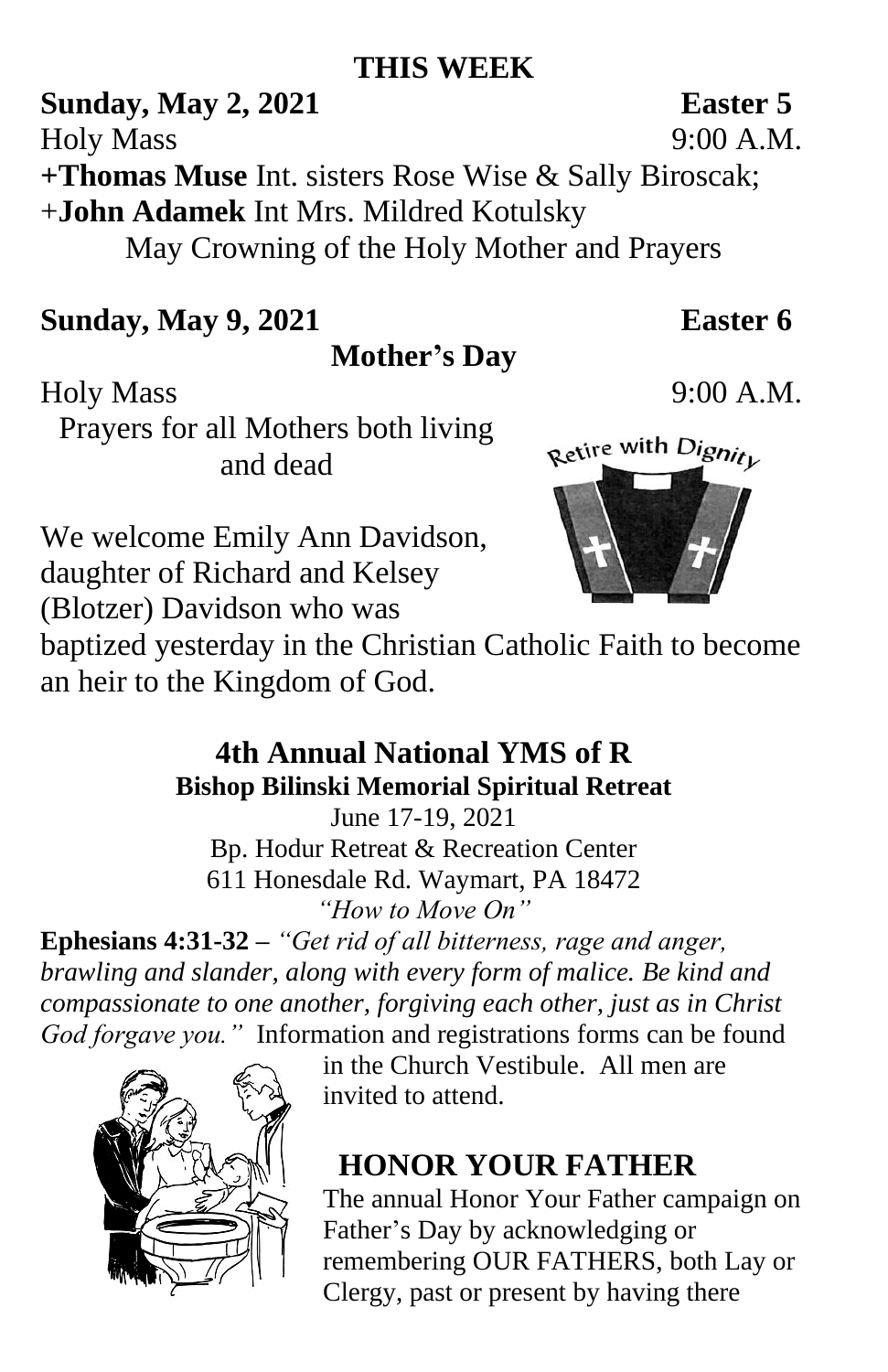names published in the June Issue of God's Field. Donation is \$25.00 per name, payable to the Clergy Pension Fund. Available forms can be found in the Church Narthax. Deadline for publication is June 1st.

# **National United Choirs**

35th General Convention/27th Music Workshop Concert & Auction Theme: " Prepare Your Voice for the Lord" Holy Cross Parish 2311 Pulaski Street Hamtramck, MI 48212 August  $4^{th}$  Convention; August  $5^{th}$  &  $6^{th}$  Workshop/Concert

All Choir members are invited to attend. Convention Registration \$35.00; Workshop Registration \$115.00; Lodging \$79.00 Hampton Inn & Suites. All information and registration forms can be obtained through Wendy Blotzer our parish organist

### **PNU NEWS**

New Polish National Union-Spojnia and Spojnia Credit Union information can be found on the Narthex Bulletin Board and Hall Bulletin Board downstairs. New programs and opportunities are available.

# **Coronation of Mary**

My soul proclaims the greatness of the Lord, my spirit rejoices in God my Savior for he has looked with favor on his lowly servant. From this day all generations will call me blessed: the Almighty has done great things for me, and holy is his Name.

He has mercy on those who fear him in every generation. He has shown the strength of his arm, he has scattered the proud in their conceit.

He has cast down the mighty from their thrones and has lifted up the lowly. He has filled the hungry with good things, and the rich he has sent away empty.

He has come to the help of his servant Israel for he remembered his promise of mercy, the promise he made to our fathers, to Abraham and his children forever.

**The Prayer Of Mary (Luke 1: 46-55)**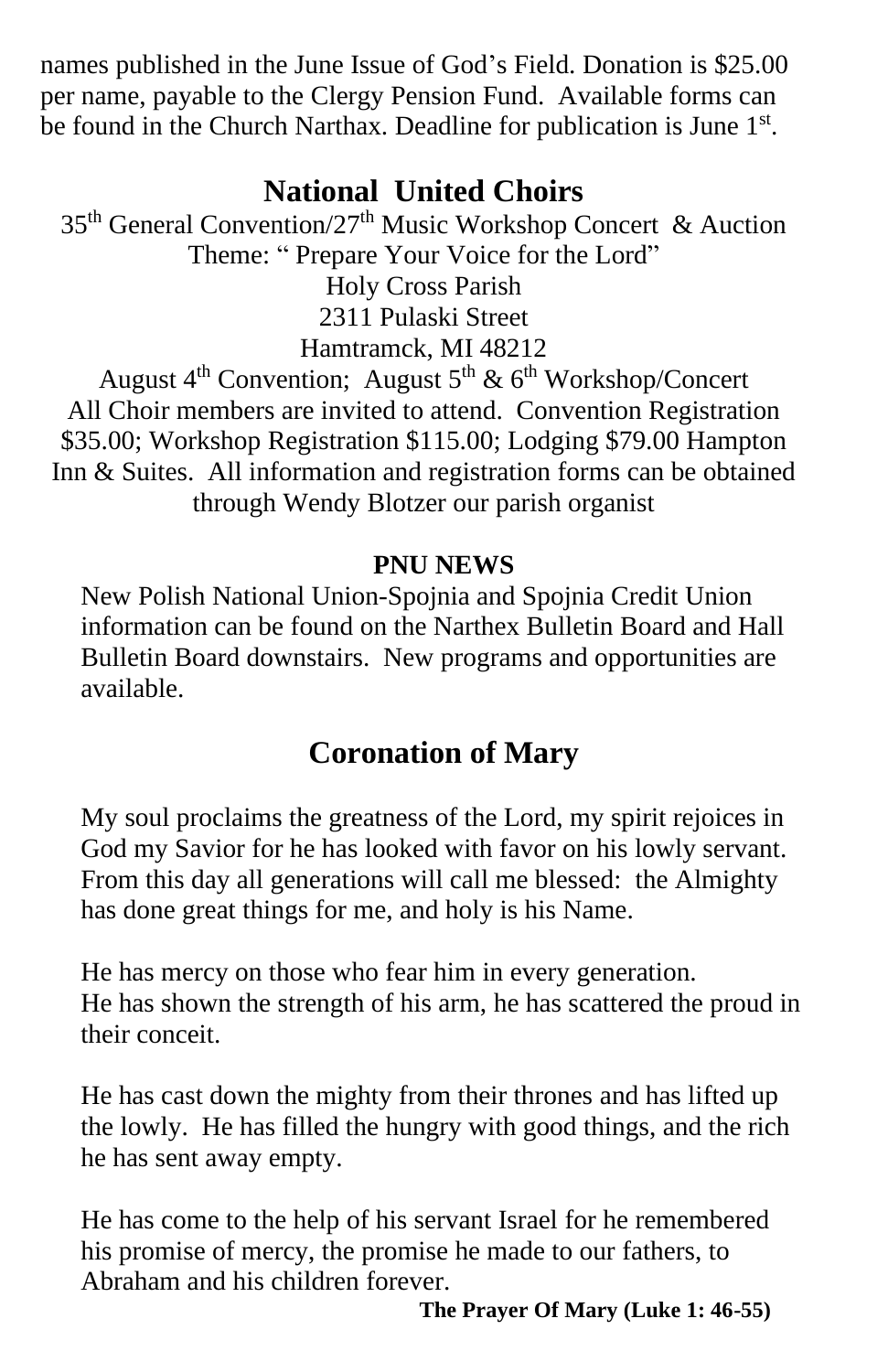P: Savior, our Lord and King! On the throne of your cross, you bestowed on us a precious legacy, a gift cherished from generation to generation. You have given us your mother. "Look, there is your mother!" These words are your last will and testament for us. Mary was meant not only to give birth to you but also to continue working with you for all times to establish the kingdom of the Father on this earth.

**R:** Glory and praise to our God, who alone gives light to our days. Many are the blessings he bears to those who trust in his ways.

P: Mary, Mother of Jesus and our beloved Blessed Mother, we gather around you here in this place, for we believe you are among us. From the bottom of our hearts, we accept the great gift of our crucified Lord: "There is your mother!" Prove, Mary, that you are our spiritual mother. Prove that you are the spiritual mother of our parish and of our diocese.

**R:** Glory and praise to our God, who alone gives light to our days. Many are the blessings he bears to those who trust in his ways. P: Show us that you are the spiritual mother of all peoples, that you are the mother of our country. Do for us what a mother does: guide us, educate us, and lead us to Christ, your only Son.

**R:** Glory and praise to our God, who alone gives light to our days. Many are the blessings he bears to those who trust in his ways.

P: Mary is our model. She said yes to you, Lord. You made yourself dependent on her free and loving yes. She said yes from the moment of your conception, and never took back her yes at any time. We know well that her yes led her to experience everything that is bitter on life's journey; nevertheless, because you were with her, the bitter journey was transformed to a journey of joy.

**R:** Glory and praise to our God, who alone gives light to our days. Many are the blessings he bears to those who trust in his ways.

P: Mary, we believe that in our baptism our destiny may one day reflect your destiny. The great things that the Lord has done for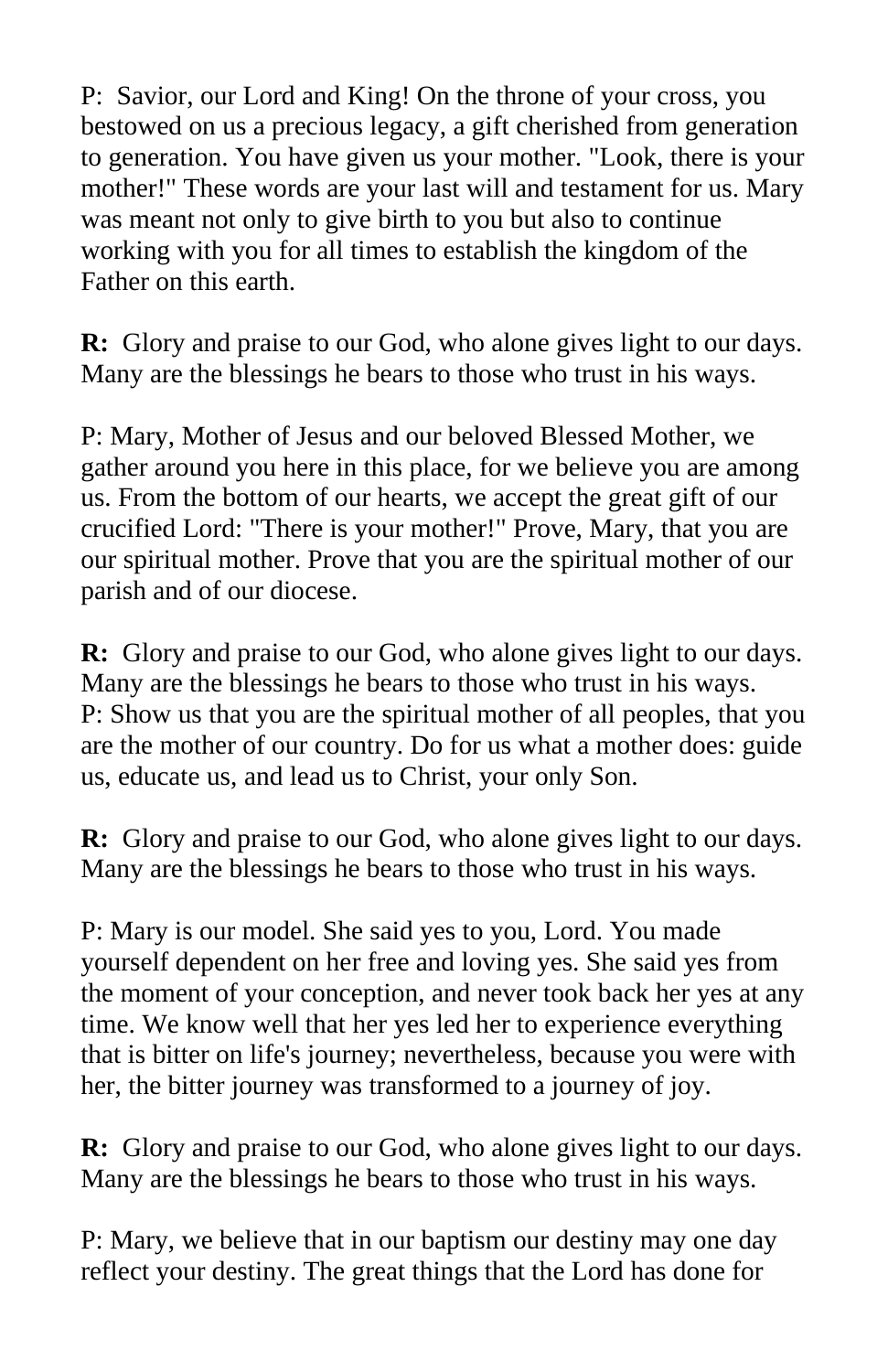you, He is ready to do for us if we do what He commands. Help us cooperate with the grace that He wishes to bestow on us.

**R:** Glory and praise to our God, who alone gives light to our days. Many are the blessings he bears to those who trust in his ways.

P: Mary, we wish to crown you to acknowledge our gratitude to you for your part in the coming of Jesus Christ and, hence, in the redemption of the world. We trust that in the future you will take the destiny of our world and of our nation into your powerful yet kind and motherly hands. Serve us with the good wine of the Lord's salvation. Hear the cries of the unborn, the elderly, the sorrowing and the suffering!

**R:** Glory and praise to our God, who alone gives light to our days. Many are the blessings he bears to those who trust in his ways.

P: Mary, we need your assistance. You are a mother who shelters and prays for us. You are the model for those who want to be faithful followers of Christ. Above all, you wish that Christ be born in us anew.

**R:** Glory and praise to our God, who alone gives light to our days. Many are the blessings he bears to those who trust in his ways.

P: It is your desire that Christ be given new birth in the hearts of all persons everywhere. You, our sister in faith who journeys with us, desire to see our hearts transformed and shaped into the heart of Jesus. Educate us to become Christ-centered, strong and loving persons who help bring about the Christian renewal of the world.

**R:** Glory and praise to our God, who alone gives light to our days. Many are the blessings he bears to those who trust in his ways.

**ALL**: We look at the Blessed Mother; this is the cry that comes from the lips of the elderly. Mary must help us bear all the loneliness and misery that comes with advanced age; she must walk with us through the dark gates of death into a better world.

**All:** We look at the Blessed Mother; she is the hope of the fathers and mothers among us. With the mother who guides and educates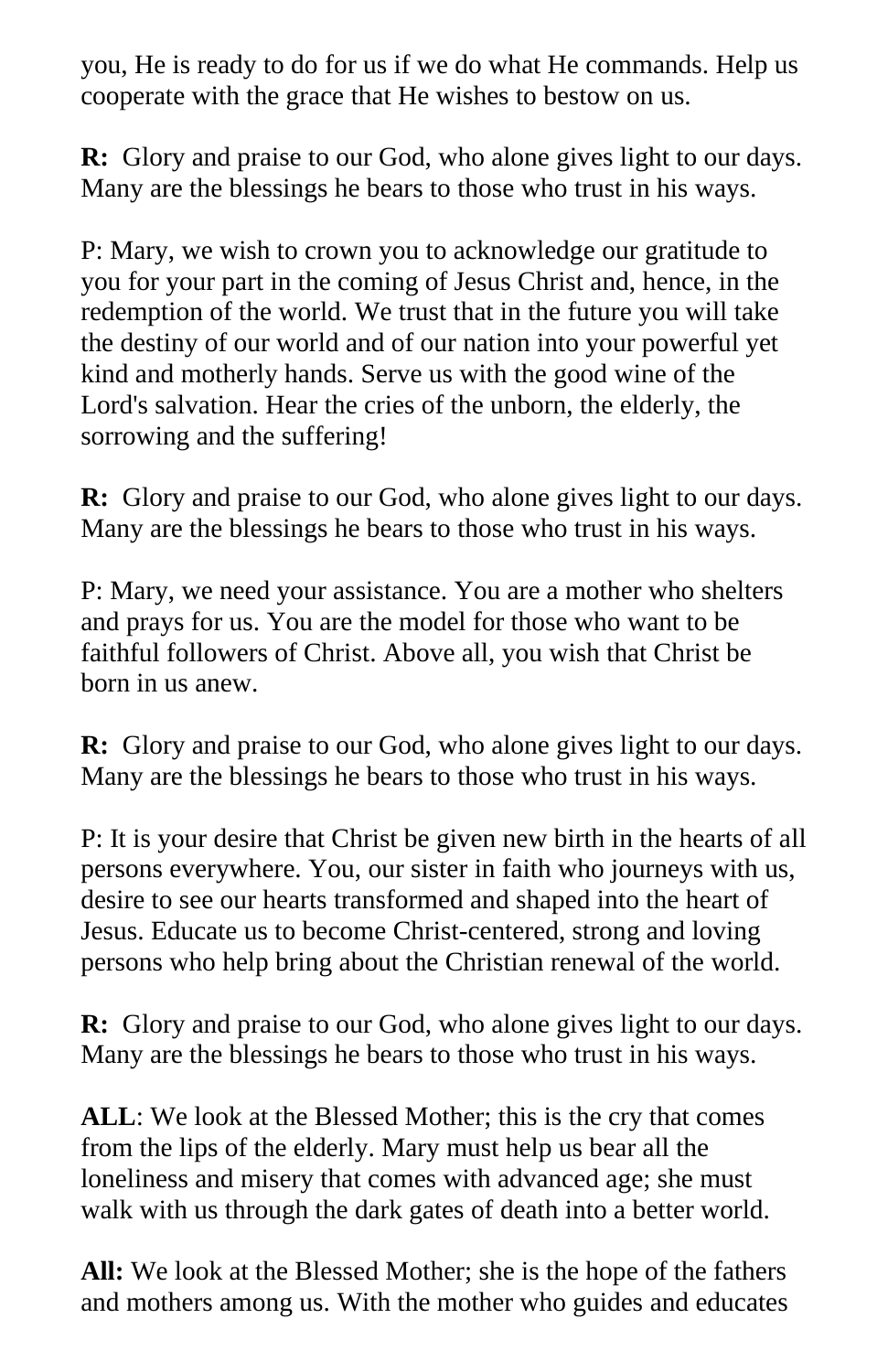refuge.





Mother, the youth of our parish, our young men and women, admit their need. With the protection and guidance of Mary's immaculate heart it will be possible to enter life with an undefiled heart and a pure, strong ability to love faithfully.

**All:** We wish to crown you because of our personal helplessness in facing the deep distress of our times. We struggle to find God and we search his inscrutable ways. We struggle with the distress of faith and the lack of it. Please fold your hands in prayer on our behalf! Tell your divine Son as you once did in Cana of Galilee, "Lord, they have no wine!" Ask the Lord again and again to work miracles of peace, unity and prosperity for the poor and suffering.

**All:** We look at the Blessed Mother, Our priests and pastors proclaim solemnly to everyone: Mary is the great missionary; she must and can work miracles of transformation in our lives. She can and will provide a home for our restless hearts.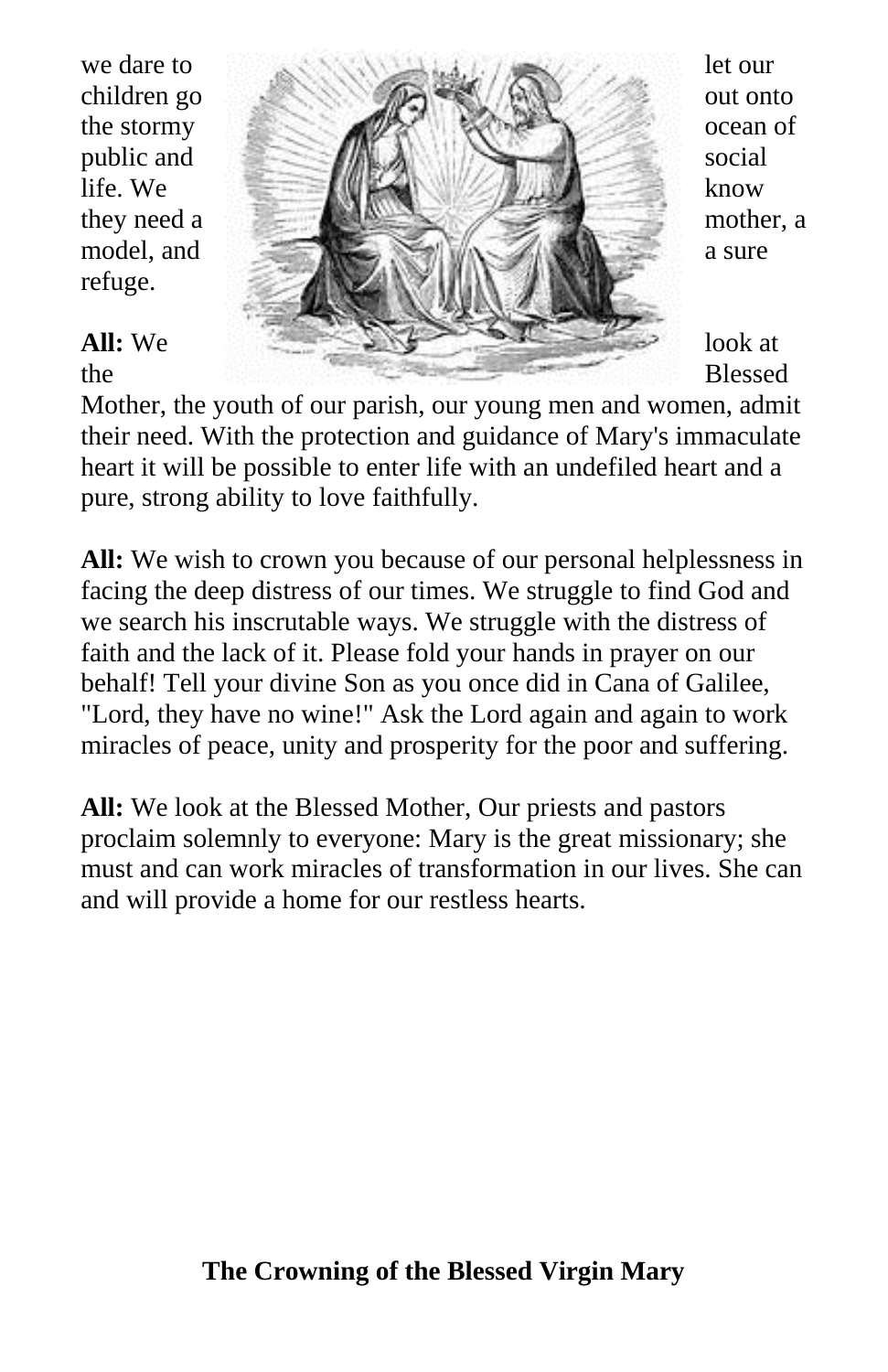#### **The Lord's Prayer**

Our Father, which art in heaven, Hallowed be thy Name. Thy Kingdom come. Thy will be done in earth, as it is in heaven. Give us this day our daily bread. And forgive us our trespasses, as we forgive them that trespass against us. And lead us not into temptation but deliver us from evil. For Thine is the kingdom, the power, and the glory, For ever and ever. Amen

#### **The Hail Mary**

Hail Mary, Full of Grace, The Lord is with thee. Blessed art thou among women, and blessed is the fruit of thy womb, Jesus. Holy Mary, Mother of God, pray for us sinners now, and at the hour of death. Amen.

#### **Doxology**

Glory be to the Father and to the Son, and to the Holy Spirit. As it was in the beginning, is now, and ever shall be, world without end. Amen.

C: Pray for us, O holy Mother of God.

### **R: That we may be made worthy of the promises of Christ.**

Let us pray: Grant, we beseech Thee, O Lord God, unto us Thy servants, that we may rejoice in continual health of mind and body; and, by the glorious intercession of blessed Mary ever Virgin, may be delivered from present sadness, and enter into the joy of Thine eternal gladness. Through Christ our Lord. Amen.

### **Fifth Sunday in Easter**

Last week it was sheep: this week, the vine. Jesus offers us another (agricultural) image to explain the mystery of His offering of Himself, and our belonging to Him, our being part of Him, which comes about through the sacrament of Baptism. This is, as was stated earlier, the period of Mystagogy, when the newly baptized are helped to see what life in Jesus Christ really means. Today this comes out strongly for all of us, with two of the three readings emphasizing the moral aspects of life in Christ: it is not simply enough to "belong" to Him: our belonging must be shown by the works we do, by the fruits we bear - while remembering of course that we cannot bear fruit except in Him.